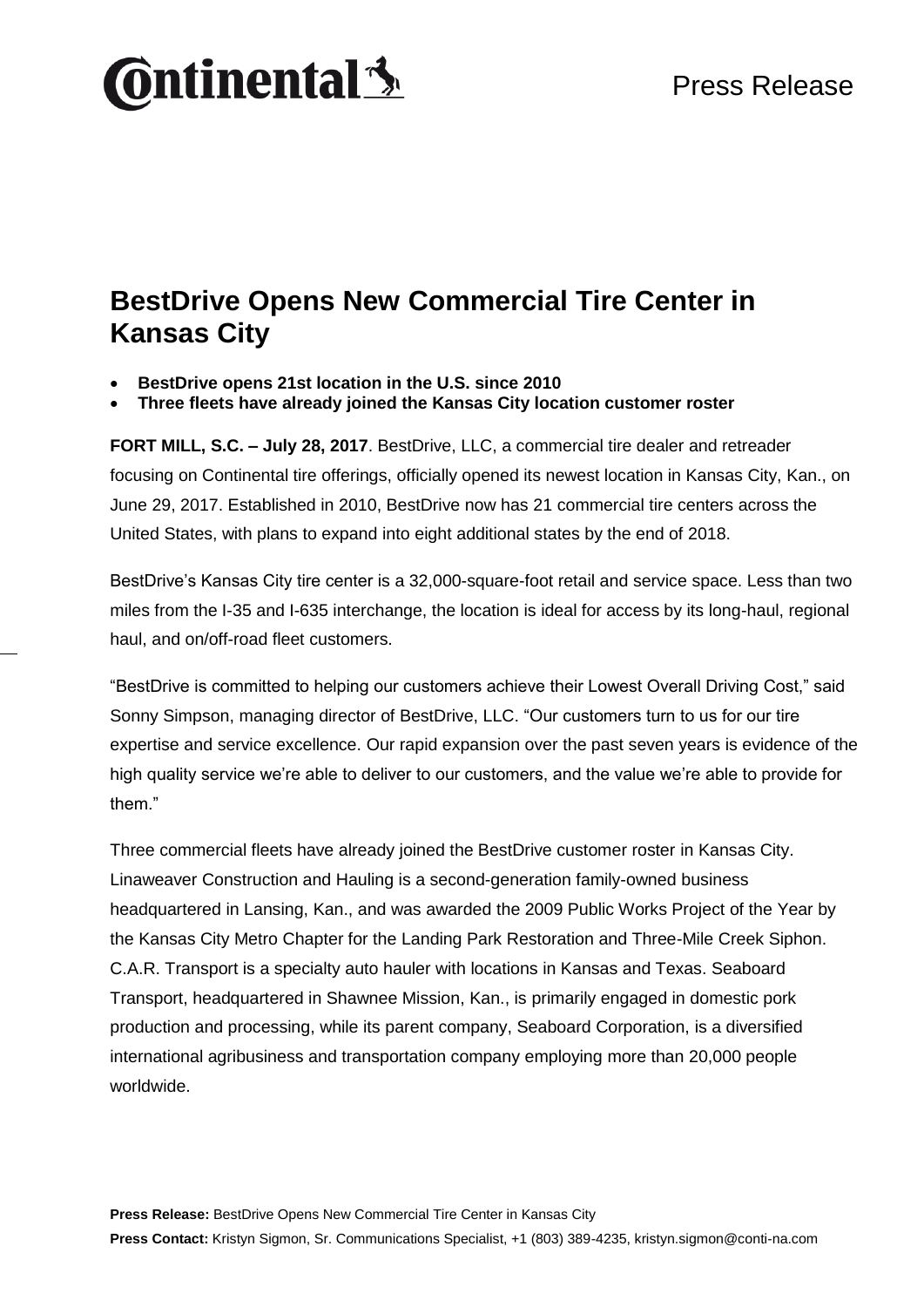# **Ontinental** \$

"BestDrive represents unmatched quality, service and pricing," says customer Brian Dewberry of Ozark Motor Lines, Inc., Memphis, Tenn. "Both the new and retread products provide a powerful combination of a solid and proven tire program. I've been doing business with BestDrive for a while and they've always been incredibly professional and quality-driven."

BestDrive Commercial Tire Centers offer total fleet tire management with Continental and General Tire brand products, as well as other supplemental tire brands. It equips fleets with new tires and ContiTread retread solutions as part of the ContiLifeCycle program, designed to lower costs and prolong the life of a Continental tire. BestDrive also provides innovative fleet technology such as ContiPressureCheck™ Tire Pressure Monitoring System (TPMS) and Continental's VDO Roadlog for ELD Mandate compliance.



[>> Click here to download high-resolution photos](https://www.contiview.de/link/9cb0ce9a/) (Link valid until August 7, 2017)

*BestDrive executives attended the ribbon cutting ceremony on June 29 to inaugurate the new location. Pictured left to right: Paul Martin, Jeff Wolcott, Sonny Simpson, Steve Postel and Richard Brahler of BestDrive, LLC.*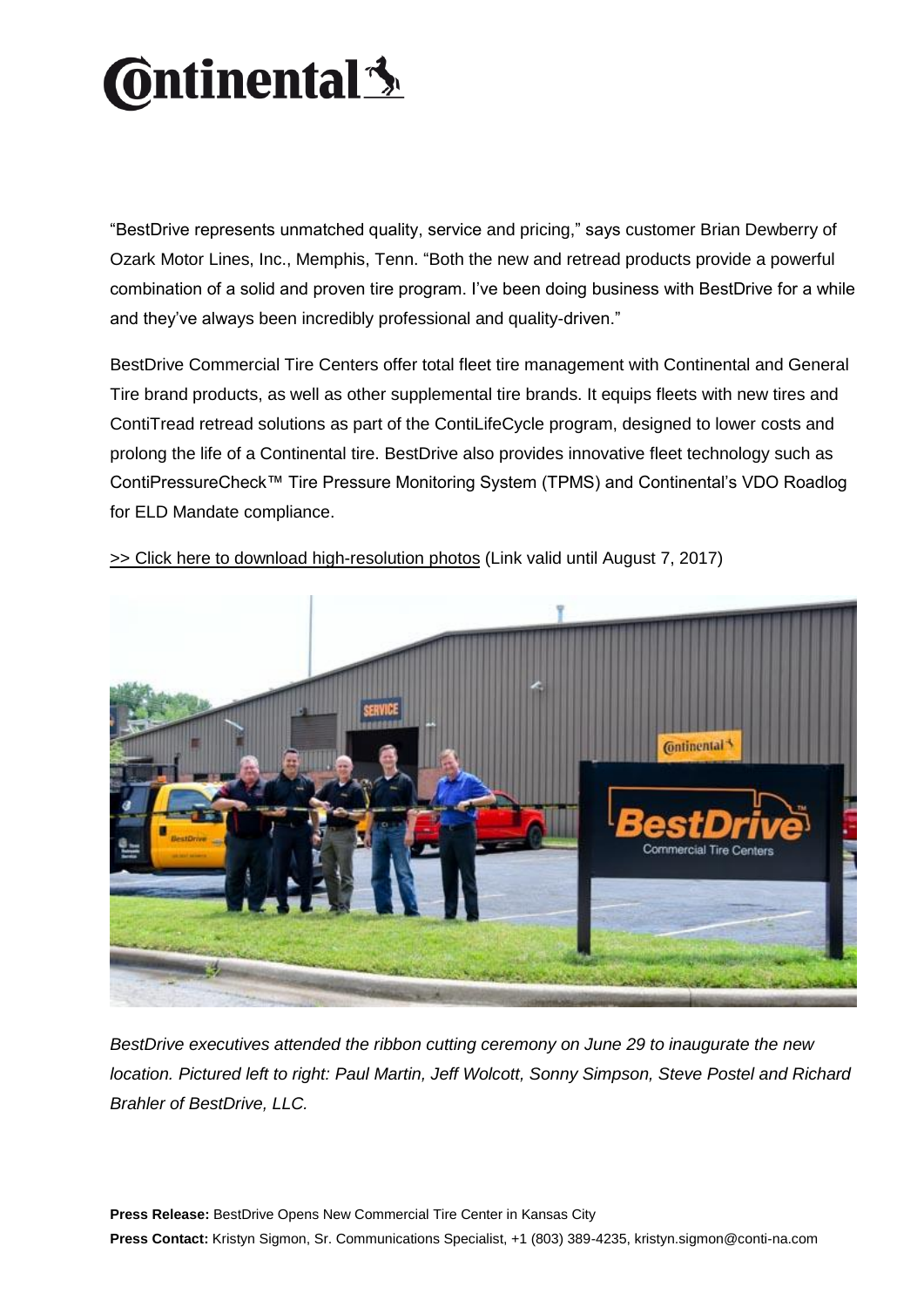## **Ontinental** \$



*Seaboard Transport is a customer of the new BestDrive Commercial Tire Center in Kansas City. Image courtesy of Seaboard Transportation, [http://seaboardtransport.net](http://seaboardtransport.net/)*

**Continental** develops pioneering technologies and services for sustainable and connected mobility of people and their goods. Founded in 1871, the technology company offers safe, efficient, intelligent and affordable solutions for vehicles, machines, traffic and transport. In 2016, Continental generated sales of €40.5 billion and currently employs more than 227,000 people in 56 countries.

The **Tire Division** currently has more than 24 production and development locations worldwide. The broad product range and continuous investments in R&D make a major contribution to cost-effective and ecologically efficient mobility. As one of the world's leading tire manufacturers with around 52,000 employees, the Tire Division achieved sales of €10.7 billion in 2016.

Continental **Commercial Vehicle Tires** is one of the largest manufacturers of truck, bus and commercial specialty tires worldwide. The business unit is continuously developing from a pure tire manufacturer to a solution provider, offering a broad range of products, services and tire-related solutions.